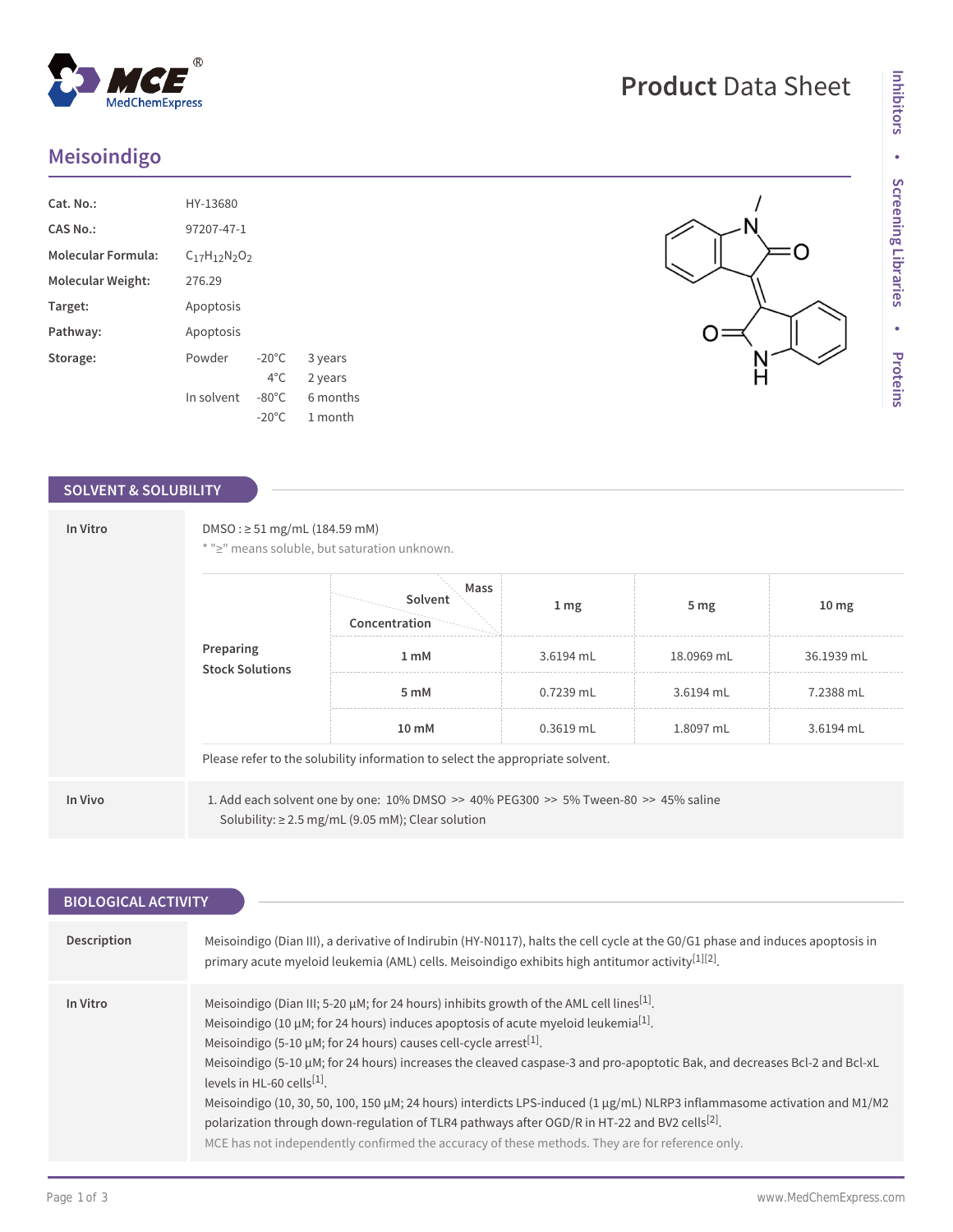| Cell Viability Assay <sup>[1]</sup>       |                                                                              |
|-------------------------------------------|------------------------------------------------------------------------------|
| Cell Line:                                | HL-60, NB4, U937 leukemic cell lines                                         |
| Concentration:                            | 5, 10, 15, 20 µM                                                             |
| Incubation Time:                          | For 24 hours                                                                 |
| Result:                                   | Inhibited growth of the AML cell lines in a dose- and time-dependent manner. |
| Apoptosis Analysis <sup>[1]</sup>         |                                                                              |
| Cell Line:                                | HL-60 cells                                                                  |
| Concentration:                            | $10 \mu M$                                                                   |
| Incubation Time:                          | For 24 hours                                                                 |
| Result:                                   | Induced apoptosis of acute myeloid leukemia.                                 |
| Cell Cycle Analysis <sup>[1]</sup>        |                                                                              |
| Cell Line:                                | HL-60 cells                                                                  |
| $\sim$ $\sim$ $\sim$ $\sim$ $\sim$ $\sim$ |                                                                              |

| Concentration:   | $5,10 \mu M$                                                                                                                        |
|------------------|-------------------------------------------------------------------------------------------------------------------------------------|
| Incubation Time: | For 24 hours                                                                                                                        |
| Result:          | Caused cell-cycle arrest, with more cells in sub-G1 and G0/G1 phases and fewer cells in the<br>S phase, in a dose-dependent manner. |

#### Western Blot Analysis<sup>[1]</sup>

| Cell Line:       | HL-60 cells                                                                                                     |
|------------------|-----------------------------------------------------------------------------------------------------------------|
| Concentration:   | $5,10 \mu M$                                                                                                    |
| Incubation Time: | For 24 hours                                                                                                    |
| Result:          | Increased the cleaved caspase-3 and pro-apoptotic Bak, and decreased Bcl-2 and Bcl-xL<br>levels in HL-60 cells. |

**In Vivo Meisoindigo (Dian III; 50-150 mg/kg; IP; daily; for 14 days) has anti-leukemic activity in vivo<sup>[1]</sup>.** 

Meisoindigo (2, 4, 8, 12 mg/kg; IP; before MCAO and 2 h after reperfusion) significantly reduces infarct volume, ameliorates neurological deficits 3 days after middle cerebral artery occlusion (MCAO) in Wild-type C57BL/6J mice (25-30 g). Meisoindigo reduces edema and lowers AQP4 expression in the brain<sup>[2]</sup>.

MCE has not independently confirmed the accuracy of these methods. They are for reference only.

| Animal Model:   | NOD/SCID mice, 6-8 weeks old, with HL-60 leukemic cells <sup>[1]</sup> |
|-----------------|------------------------------------------------------------------------|
| Dosage:         | 50, 100, 150 mg/kg                                                     |
| Administration: | IP; daily; for 14 days                                                 |
| Result:         | Had anti-leukemic activity in vivo.                                    |

#### **REFERENCES**